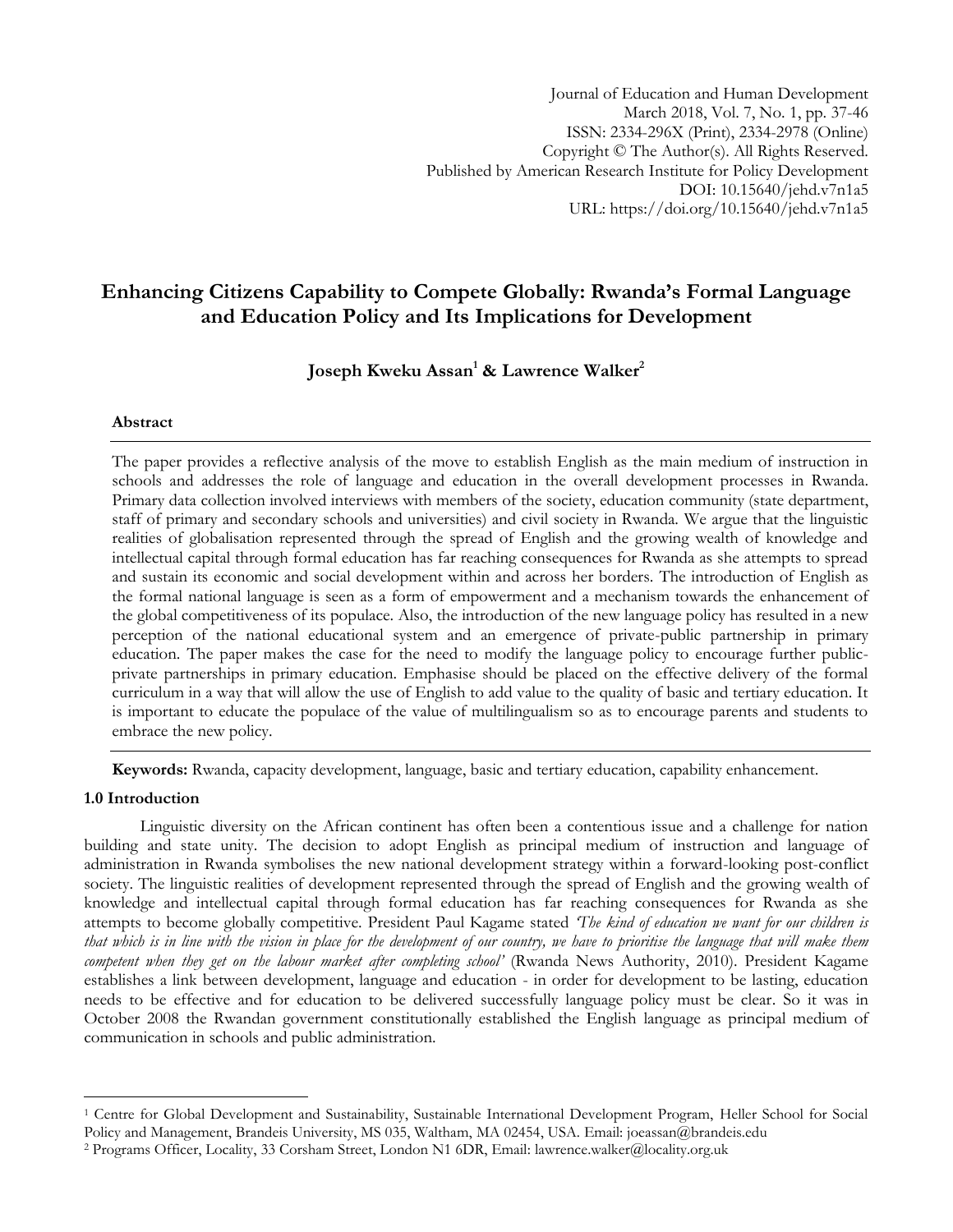The present study addresses the effect of linguistic transition on education in the overall developmental processes in Rwanda in her quest for economic and social property. This paper will examine how forms of capital are created and reproduced through language, and ascertain the role, effect and perception of English as the new medium of instruction and how this influences Rwanda"s forward outlook and development. Chinua Achebe raises an associated question when he stated that "*is it right that a man should abandon his mother tongue for someone else"s? It looks like a dreadful betrayal and produces a guilty feeling. But for me there is no other choice. I have been given the language and I intend to use it" (Chinua Achebe, Things Fall Apart).* This study intends to explore the extent to which language can amount to national empowerment and how this shapes the outlook of Rwandan people as well as a vehicle for development: (Corson, 2001:16).

The paper will first examines some theoretical discourses on language, national development and education in Rwanda. It will then discuss the methodological process employed by the study on which this paper is based. This will be followed by a discussion of relevant national census data and the empirical qualitative data generated during the fieldwork of the project. The paper will conclude with a discussion of policy strategies towards the enhancement of Rwanda"s human development efforts through education and language.

### **2.0 Theoretical debates**

Our stratified social world, composed by a complexity of distinctions, compels us to complicity in structures where language serves as the unifying interactive vehicle with which to move in and between. It was Bourdieu (1991: 1) who declared that language is central to social life since "a good part of our social life consists of the routine exchange of linguistic expressions in the day-to-day flow of social interaction." In this vein Crystal maintains, "it is quite possible for social groups to alter the course of language" (Crystal 1997: 227). As a medium for progressive development and empowerment, "language is built into the economic and social structure so deeply that its fundamental importance seems only natural" (Tollefson, 1991: 2). Not only does linguistic interaction define the social setting but it also helps to reproduce it (Bourdieu 1991).

Mesthrie et al. (2000) suggest that language ideology implies assumptions about what type of linguistic standard is advantageous for a nation, community or an individual. Schiffman (2000) views state language policy as the reflection of a government"s ideological orientation, hence the eventual view of society since hegemony supersedes all. In short language ideology is the notion of people acting on the condition of certain worldviews formed through cognitive and subliminal thought processes. Language ideology in this sense is indeed bounded in necessity for development and meeting global demands for labour and socio-economic integration. Individuals may become implicit in such relations due to feelings of community cohesion and forms of solidarity but may become empowered if the change offers them wider opportunities beyond what is presently available to their advancement (Bourdieu, 1986). The notion of common sense is apt here as adherence to a particular linguistic ideology, say English, aligns with large global consensus systems, from which opposition to is imprudent; it is what everybody knows and cannot be easily disputed. For the outsiders who do not know, in our rural context, sparingly educated individuals emerge as a flawed collective lacking the right kind of 'know-how' (Ricento, 2006).

Nevertheless, the limitation of local indigenous languages has been identified as having marginalising effect on local knowledge systems and other forms of culture. These views often perceive foreign languages as catalysts for global economic security (Phillipson, 1992, Skutnabb-Kangas, 2000). Amidst the chaos of globalisation, the power exerted by English language further boosts its status as a superior language in the midst of a linguistically crowded continent. For some it is logical to employ a language that unites and brings about solidity among the numerous ethnicities and identities (Fishman, 2006).

For some time now language has been on the margins of policy and academic debate, due to its imprecise nature and lack of theoretical body, though during the last century the study of language has at long last been granted the level of attention it rightly deserves as a discipline constituted by linguistics and its sub-disciplines, sociolinguistics and the sociology of language (Ricento, 2006; Spolsky, 2004; Wright 2007). We can say with confidence that language is much more than merely a medium of communication. The subtleties and subjectivities inherent in language practice embody explicit emblems of identity, modernity, emancipation and diversity, leading to the development of value systems that become central tenets in the accreditation and realisation of social systems and development (Blommaert, 1999).

Nevertheless, language possesses implications so extensive that it can be said that its enquiry is "both central and marginal" to understanding the nature of society (Pateman, 2006).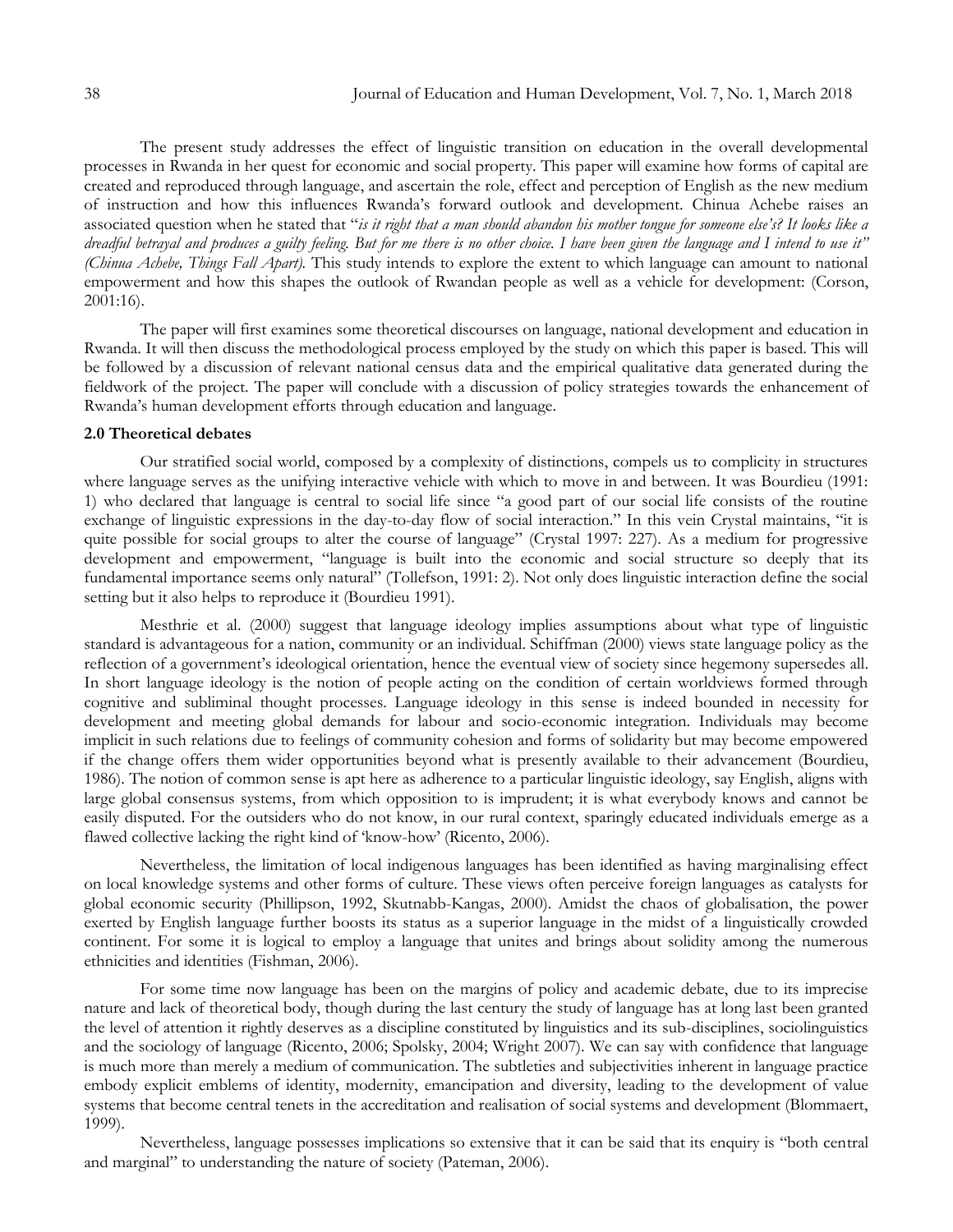Central in the respect that language offers us leading ideas, or in any case abstractions of the world around us, and marginal in the sense that linguistics has been a subsidiary of the main pillars of social thought. In other words, the contours language policy are essential elements in revealing the make-up of society and not only a tool to communicate but more so as an emancipatory resource vital in development of people"s lives and well-being. Language policy relates to decisions on language rights, access to languages and the roles languages are given in specific environments (Ricento, 2006). Crucially, policy can be overt or covert. Language planning conventionally consists of corpus, status, and acquisition planning (Spolsky, 2004). Well defined language policy is a necessary instrument in a state"s agenda, and becomes increasingly important in the conflict between multilingualism and global lingua franca. Policy has rules for the choice and function of official languages, for national languages, for language requirements in employment and for language use in commercial transactions and the media. It is predominantly governments who elect a language as medium of instruction, as is the case in Rwanda. Many types of language policy issues present in Rwanda reflect the political and economic choices, the values and objectives of planners.

International foreign languages are often seen to be in the national interest, principally for economic reasons (Shohamny, 2006). Issues also arise in the assertion of indigenous cultures and the elevation of language rights (Fishman, 2006). Language policy is therefore an indicator of identities at local, national, and international levels and relays how society at large are galvanised or dissuaded to certain languages and ideologies.

## **3.0 Language, Education and Development in Rwanda**

The declaration assigning the English language as principal medium of instruction and mode of communication in government administration and schools was made on 18 October 2008. The decision brought about the end of French as primary medium of communication. Since Rwandan independence in 1962, French enjoyed a privileged position as the language of education and government, complementary to Kinyarwanda, the national language, known and spoken by 99.4% of the population (Rwanda, 2005). The most recent version of the Rwandan Constitution adopted on 26 May 2003 states that "the national language is Kinyarwanda with the official languages being Kinyarwanda, French and English." Apart from the Constitution establishing trilingualism and law governing education institutions, there was no definitive language policy. As Rwanda has opened her borders, the intake of global commodities, media and culture are elevated to an advanced form of symbolic capital. Ultimately it comes down to education and the type of education the government would want its populace to have in order to be globally competitive.

### **3.1 Education**

Incorporated under the paternalism policy, the colonial regime in Rwanda systematically avoided offering adequate education, and notably curbed any form of post-secondary education. Top-down educational policy was persistently ideological; upholding stringent obedience to authority using a syllabus entrenched in socially constructed stereotypes inciting hatred and discrimination. Embedding these divisive relations and becoming "subjected to the dominant norms" is common place in negotiating education and society (Bourdieu, 1991: 83). Following the establishment of the National University of Rwanda at Butare in 1963, only 1000 students had graduated by 1994 (Tickly et al. 2003: 29). Regardless of this, pre-1994 Rwanda was dubiously acknowledged as a successful development model exemplary to the rest of Africa (Obura, 2003). Education was not a high regard for the colonial administration. As a consequence this maintained the intensity and application of Kinyarwanda within the country and at its borders for trading purposes but equally minimised any significant knowledge of French. For the modest education that did exist, French was the principal medium of instruction, although on the whole it remained superfluous and of little use. The challenge for the Rwandan government after the genocide was enormous. The most pressing issue was how to go about reconciling Rwandan perceptions and mind sets as well as harness its human resource potentials. One approach for resolving the deep-seated anxiety was to embark on a restructuring program of education in order to address the failings of previous national plans and forge national unity out of chaos. "Education was to provide human resources for economic and social development while promoting peace and tolerance" (Hayman, 2005: 11).

Notions of tolerance, acceptance and "being Rwandan" were transferred into curriculums in order to demonstrate an inclusive agenda and provide for children from all backgrounds, whatever language they spoke. In 1994 the Ministry of Education intervened and added English to the curriculum allowing students to complete exams in English. The biggest challenge for the ministry concerned teachers and their lack of knowledge in English. Standards for secondary school and university graduates' were alarmingly low, and have remained so, due to poor teaching and serious deficiencies in materials leading to the de-motivation of teachers and students (World Bank,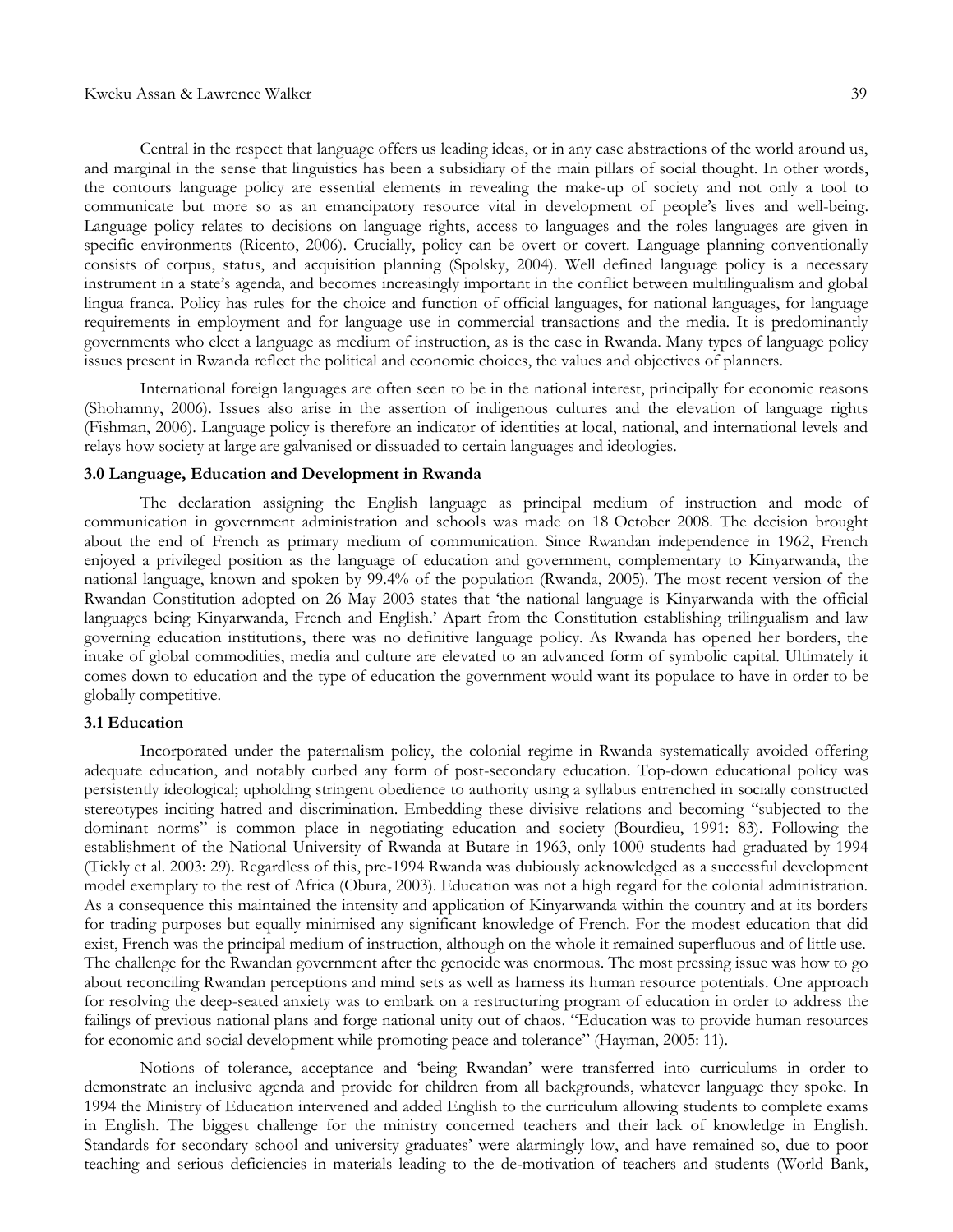2004). The ever increasing numbers of returning Rwandans from overseas made it progressively more difficult to harmonise a truly effective national education plan. A combination of the above issues, along with more political and global constraints pushed education to the top of the government's agenda. In late 2008 the government announced the adoption of English as the prime medium of instruction in the Rwandan education system.

# **3.2 Rwandan School System**

Rwanda"s education system comprises of four stages, pre-school and kindergarten, primary, secondary, and higher. The government have made substantial effort to improve uptake by introducing a '9 year education plan' which offers free education for the first 9 years schooling, exceeding Goal 2 of the Millennium Development Goals, achieve universal primary education. This has led to the consolidation of both primary and secondary education and to lower dropout and repetition rates. Apart from Kinyarwanda, French and English have been introduced in all schools as curriculum subjects from primary grade 1 and English will be used as the language of instruction from grade 4 so from here on throughout the remaining of schooling, students will be taught in English, assuming they attend state school. Throughout primary and secondary school French is not a compulsory subject but can be chosen as an elective. The national policy now makes it compulsory to teach in English in state schools while private schools may choose to teach in French. All three languages are found throughout the education system from primary to tertiary levels. The medium of instruction for each level of schooling is as follows:

| <b>Level of Education</b> | Medium of communication and instruction                            |
|---------------------------|--------------------------------------------------------------------|
| Pre-School<br>$P1 - P3$   | Kinyarwanda                                                        |
|                           | Kinyarwanda (English and French are taught as individual subjects) |
| P4 - P6                   | English                                                            |
| $S1 - S3$                 | English                                                            |
| S4 - S6                   | English                                                            |
| University/tertiary       | English                                                            |

|  | Table 1. Language Use and Education |
|--|-------------------------------------|
|--|-------------------------------------|

*Source: World Bank 2004*

The switch to English is a considerable undertaking in a country where 95% of schools teach in French to pupils from about the age of nine. Rwanda's formerly francophone schools will cease to use French for instruction and from 2010 all staff and school students are expected to communicate in English.

# **3.3 Methodology**

The study employed a qualitative data collection methodology using individual interviews with a combination of random and purposive sampling techniques (Gray et al.,2007: 42). One of the benefits of the qualitative approach in studying social phenomena is their ability to allow the researcher to explore and deduct the subtleties of meaning. Crucially this not only includes verbal communication but also gestured signals through body language. It relied on a snowballing approach to identify the respondents of the study. In view of the outlined research objectives for the study, it was envisaged that a method involving members of the Rwandan civil service, development organisations and the education community would be a suitable study sample. Four categories of respondents were indentified including staff of government ministries, staff of educational institutes, national civil society groups and international development organisations operating. The sample categories were purposively selected in view of the focus of the study related core issues. Individual members of sampled organisations were randomly selected and interviewed. Sampling from a cross-section of the society and Rwandan workforce allows us to examine the core objectives of the study. Table 2 below displays sampled respondents. A semi structured interview schedule was used elicit data. All interviews took place in the offices of the sample whereas interviews with civil society groups and members of the population mainly took place in their homes at the request of interviews.

To ensure compliance to ethical requirements for the study, we completed and submitted the project ethics form to different ethics committees in the UK and interested organisations in Rwanda. Also, each of the sampled respondents completed a consent form which also provided detailed background and objectives of the study.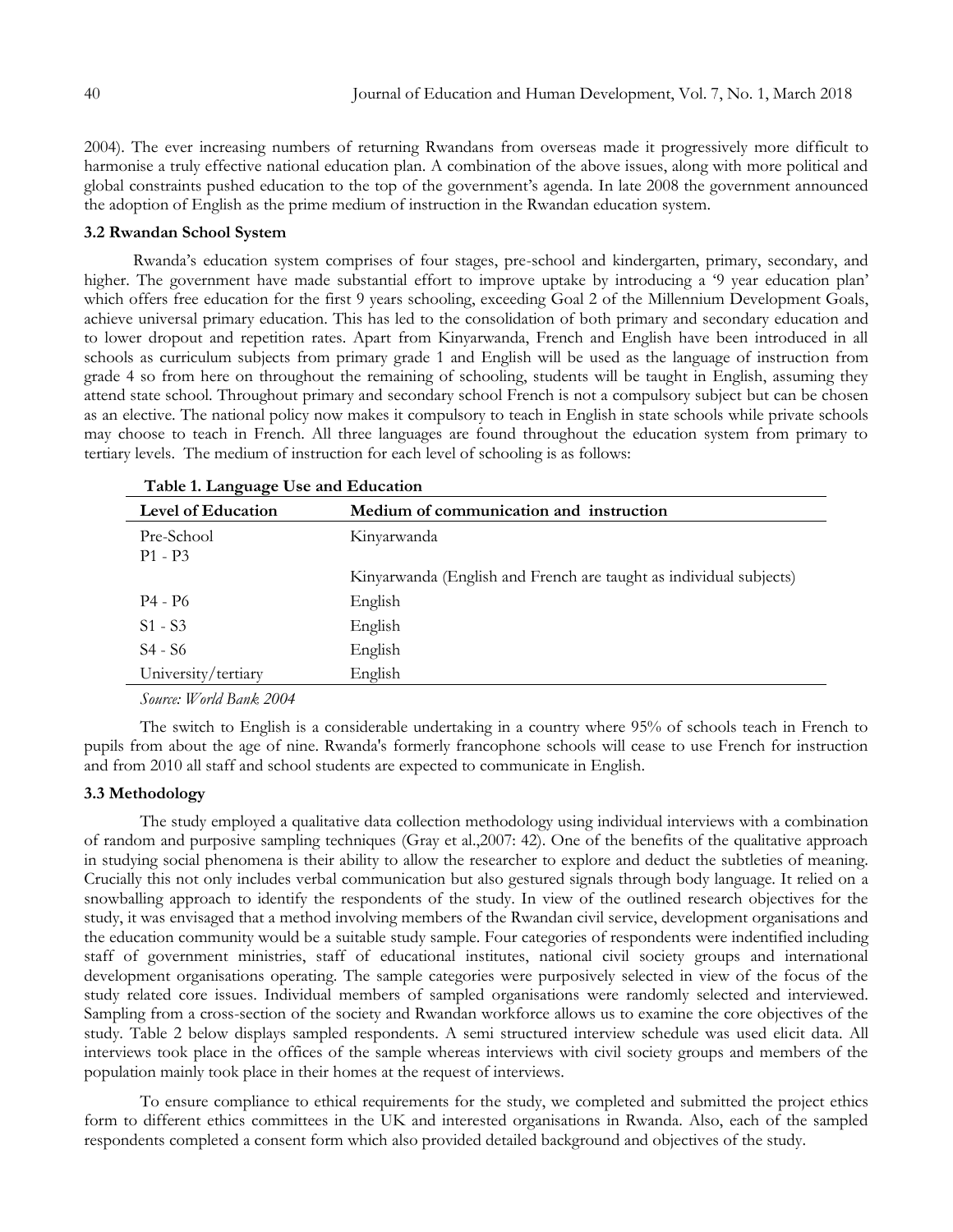|                      | Table 2 - List of Respondents                               |                                            |                 |
|----------------------|-------------------------------------------------------------|--------------------------------------------|-----------------|
|                      | Institution                                                 | Title                                      | Tag             |
| Government           | Curriculum<br>Development<br>National<br>Centre  <br>(NCDC) | Director of Languages and Humanities Unit  | G1              |
| based                | Rwanda National Examinations Council (RNEC)                 | <b>Executive Secretary</b>                 | G <sub>2</sub>  |
|                      | National Inspectorate of Schools                            | <b>Inspector General</b>                   | G <sub>3</sub>  |
|                      | Rwanda Higher Education Council                             | <b>Executive Director</b>                  | G <sub>4</sub>  |
| Educational          | Kigali Institute of Education (KIE)                         | Vice Rector Academic                       | E1              |
| Institute            | Kigali Institute of Education (KIE)                         | Head Lecturer of Languages                 | E2              |
|                      | Kigali Institute of Science and Technology (KIST)           | Director of Language Centre                | E <sub>3</sub>  |
|                      | Kigali Institute of Science and Technology (KIST)           | Head of English                            | E4              |
|                      | APAPEC-IREBERO                                              | President of School Board                  | E5              |
| National Civil       | Rwanda Development Organisation (RDO)                       | <b>Executive Secretary</b>                 | CS <sub>1</sub> |
| Society              | <b>CLADHO</b>                                               | Advisor                                    | CS <sub>2</sub> |
|                      | <b>CCOAIB</b>                                               | President                                  | CS <sub>3</sub> |
|                      | <b>BENISHYAKA ASSOCIATION</b>                               | <b>Executive Secretary</b>                 | CS <sub>4</sub> |
| <b>International</b> | <b>DFID</b>                                                 | Senior Human Development Advisor           | IN1             |
| Consultants          | <b>British Council</b>                                      | English in Action Programme Advisor        | IN <sub>2</sub> |
| corganisations       |                                                             |                                            |                 |
|                      | National University of Rwanda (NUR)                         | Director of Academic Quality and Standards | IN <sub>3</sub> |

*Source: Authors (2017)*

#### **4.0 Results and discussion**

The section will first discuss some data from the recent Rwandan national census and follow this with primary qualitative data generated during the field interviews. 4.1 Languages, Education and the Third National Census of Rwanda The Third National census was completed on 15th August 2002. Published in 2005 the document synthesises an analysis of the census carried out by the Ministry of Finance and Economic Planning. Below Table. 3 displays abstracted data of languages spoken against gender and location. We have to take into account the fact that the census was carried out nearly nine years ago. The rate with which Rwandan capacities have grown in all sectors of the economy has been exceptional so the statistics, especially those figures displaying European languages, are guaranteed to be higher. The statistics do however give us a clear picture of the rural/urban and gender divides.

| Table.3: Languages Spoken in Rwanda                              |        |        |         |        |             |         |         |         |         |  |
|------------------------------------------------------------------|--------|--------|---------|--------|-------------|---------|---------|---------|---------|--|
|                                                                  |        | Urban  |         |        | Rural       |         |         | Total   |         |  |
|                                                                  |        |        |         |        | $^{0}/_{0}$ |         |         |         |         |  |
|                                                                  | Male   | Female | Total   | Male   | Female      | Total   | Male    | Female  | Total   |  |
| Kinvarwanda                                                      | 98.2   | 98.6   | 98.4    | 99.5   | 99.6        | 99.6    | 99.3    | 99.4    | 99.4    |  |
| French                                                           | 13.6   | 10.9   | 12.2    | 2.8    | 1.9         | 2.3     | 4.6     | 3.2     | 3.9     |  |
| English                                                          | 7.2    | 4.8    | 6.0     | 1.4    | 0.9         | 1.1     | 2.4     | 1.5     | 1.9     |  |
| Swahili                                                          | 14.6   | 9.9    | 12.2    | 1.7    | 0.8         | 1.3     | 3.9     | 2.2     | 3.0     |  |
| Total                                                            | 609975 | 639469 | 1249444 | 311405 | 3600314     | 6714364 | 3724025 | 4239783 | 7963809 |  |
| Source: Rwanda Ministry for Finance and Economic Planning (2005) |        |        |         |        |             |         |         |         |         |  |

Table 3 shows that within Rwandan society 99.4% of Rwandans speak Kinyarwanda, 3.9% speak French, 1.9% speak English and 3% speak Kiswahili. Overall the graph tells us that the great majority of Rwandans speak Kinyarwanda. Rwanda"s population at the last count stands at 10,473,282 (IMF, 2011). Rwanda has an urban population of 18% of the total population (ibid). It should be noted that the rate of urbanisation has more than tripled in Rwanda from 5.5% in 1991 to 18.7% in 2007 (ibid).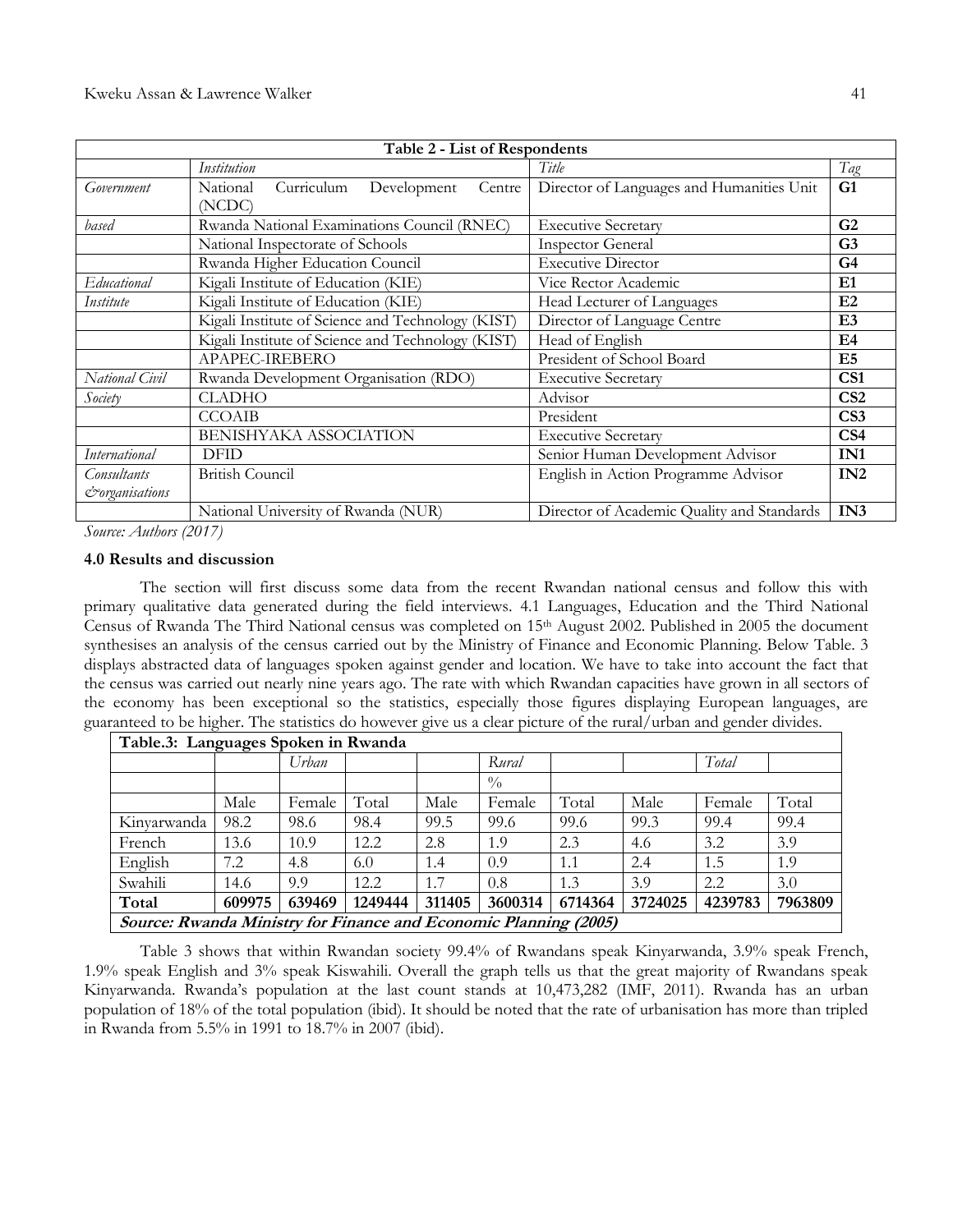This increase can partly be explained by natural population growth, rural exodus, and return of refugees living in foreign countries after 1994.The rate of urbanisation in Rwanda is among the lowest in the world and in Africa in particular, the average being 35%. Mindful of this catalytic role of urbanization to Rwanda's economic growth, the aim is to quadruple this rate under Vision 2020<sup>3</sup> to increase the urbanised population to 30%.

As expected there is a strong correlation between place of residence and foreign language spoken. 2.3% people living in the rural areas speak French with 1.1% people living in the rural areas speaking English. Putting these figures alongside figures for urban areas shows a clear disparity shows that 12.2% people living in urban areas speak French with 6% of people living in urban areas speaking English. Data gathered in the capital Kigali shows even more variation as 17.7% speak French and 9.2% speak English.

These figures imply that more people have proficiency in foreign languages in urban areas especially in the capital city, Kigali. Data also suggests that the type of employment tend to determine the degree of knowledge of foreign language usage. For example Kinyarwanda speakers are found in all branches of economic activity whereas English/French speakers are found in non-agricultural non-manual jobs such as finance, administration, production and distribution services, real estate and enterprise. This suggests that the type of employment and languages spoken correlates with the level of education gained. Literacy figures reveal that Kinyarwanda speakers are mostly illiterate with English/French speakers having 98% literacy with 88% Kiswahili speakers being literate.

It is evident that the level of literacy increases with level of education gained which then influences types of employment. Interestingly the census states that on average Kiswahili speakers are older than French/English speakers, and foreign languages are spoken more by men. The former statement demonstrates the increasing spread of European languages seen as more functional than the regions former lingua franca, Kiswahili. As is common across Africa, men are more familiar with foreign languages than women. This sentiment comes in response to Rwanda"s development vision of spreading security and raising the capacity of its people in industries such as science and technology. The lack of proficiency across the whole population is a big concern of the current Rwandan administration as this has implication for its forward outlook and national development strategy.

### **4.2 Education and Social Reproduction of Language**

Education is a key ingredient in Rwanda"s development vision. Put another way, as Rwanda is without any material resources of merit, her only tool for modernising and economic growth is found in its population. *"Kagame"s vision, it is a very strong kind of visionary process…you know the education focus here is huge with a big focus on ICT… you know, goes along side the access to English, a feeling of access to greater knowledge in the world."***E1***.* 

Two dominant elements within the field of power shape struggles for power in modernised society, these are economic capital (wealth, income and assets) and cultural capital (language, knowledge and culture) respectively (Bourdieu, 1991). Due to the nature of the interviewee's work environments language proficiency is paramount. As a result of the high dependence on donors and the international community, government, education and development employees are required to have first-rate ability in speaking English and French. Certainly having this skill is primarily down to education, but it is not purely schooling and university that permits a person to have know-how in a number of languages. Every one of the interviewees was well versed in English and French though those within government and education employment had markedly better comprehension of English, with stylistic superiority and more complex vocabularies. Nevertheless all respondents mentioned the absolute necessity of being able to speak in English and passing on their knowledge to their children/offspring.

The head of languages at the Kigali Institute of Education stated that: *"We are called francophone but in reality many are not…I like to call them "so-called Francophone" because they are not able to express themselves properly because they do not have the opportunity to practice. At work we mainly speak Kinyarwanda but of course we speak English and French sometimes..."* **E2**. Respondents from civil society groups argued that the value and symbolic systems tend to determine people"s position in society and consequentially determine specific life prospects. A leader of a civil society organisation explained that language and education play an inherent role in this process because the subtleties that play out in linguistic and aesthetic interactions that become internalised in the consciousness of users from a young age, structure the behaviours and know-how that essentially enables access or not.

l

<sup>3</sup> Vision 2020 is the government"s long term strategy for Rwanda"s development. It endeavours to transform Rwanda into a middle income country through a concerted effort into developing the science and technology industry to become the technology hub of east and central Africa.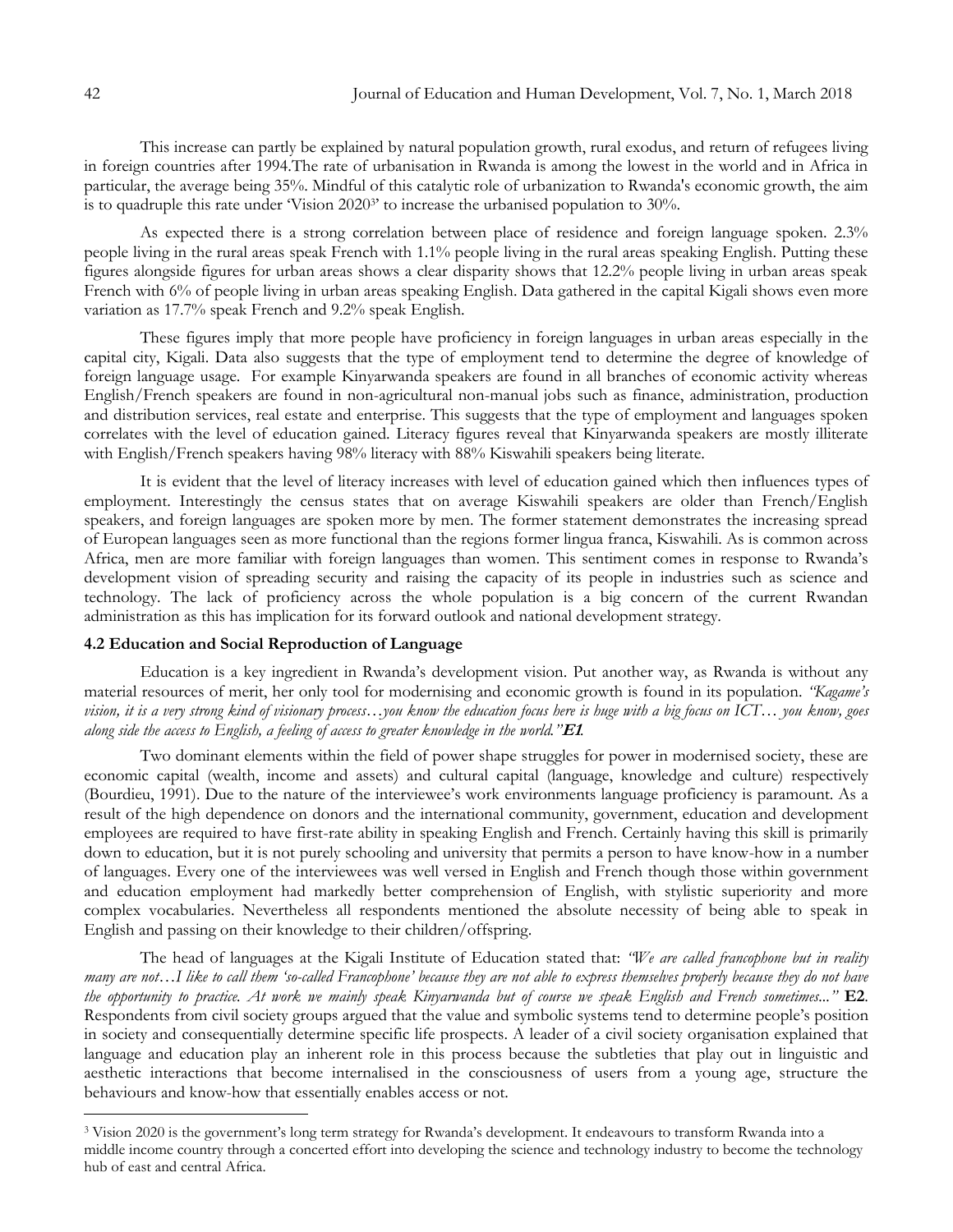Assumptions about the world around us become fashioned not only through knowledge that is endowed upon us, but also the language through which it is communicated in and the way it is communicated as argued by Bourdieu (1991).

It was further revealed during the interviews with civil society groups that language is also an "instrument of power" so different levels of cultural capital and language proficiency are key elements in an individual"s position in the Rwandan society. The desire for knowledge, skills and capabilities enables people to act in new ways and the English language is perceived as fundamental in this process for Rwanda. It was revealed that the use of foreign languages in Rwanda has hitherto contributed to national disunity, with rural students particularly, and especially rural girls being disadvantaged. The rural/urban divide is without doubt far more complex than pure linguistic inequality, but it certainly has a major strategic role in the continuation of the poor state of rural capacities. *"Certainly when you go out to the rural areas, try speaking French and the quality of French is very poor…even non-existent"* **E4**.

When asked about the state of the Rwanda rural urban divide the respondent answered: *"In the countryside what use is there for languages like English and French"* **E4**. Although the response continued with acknowledging the need to increase language proficiency in rural Rwanda, this sentiment sums up the crux of the issue. Not directly denigrating rural communities and their hardships, the attitude that foreign languages are not required in rural quarters suggests the engrained nature of language realities and their power in the active economically concentrated character of language landscapes.

#### **4.3 Schooling and Celebrity of English**

Historically speaking the span of English as the global lingua franca is largely down to colonial ambitions of the British government, the divide and rule policy that elevated English to a privileged and effective tool for growth in social capital and mobility (Sonntag, 2003). Phillipson (2007: 378) stressed that *"British and U.S. governments have been open about their aims for global English and have adopted policies to promote it".* In Rwanda"s case, the decision to adopt English as first official language is arguably down a number of causal factors; socio-economic, given that it has joined the EAC; political given the growing influence of English as a world language and the fractious relationship with France; and pragmatic since science, technology and the internet are first and foremost governed by English. Below is a response from a member of the education community in Rwanda, it is included here for interest as it evokes current trends in thinking. *"Since the introduction of the new language policy, there have been complaints about the sudden change in the education system some claiming that students who before were instructed in French, would find it hard to adopt it… though they might have problems we understand the need for English…this is the reality…we need English to be competitive"* **E1**.

We can say that the celebrity status of English as the world language is as much due to socio-historic factors as much as it is with the present era of globalisation. As the excesses of wealth and knowledge continue to spread across the world, administrations feel that by not accommodating European linguistic practices they jeopardise "losing out"; for Rwanda this is simply not a risk worth taking. This sentiment recounts much of the present thinking in Rwanda and begins to present the differing layers of the language dilemma. Below is a selection of responses voiced to this concern:

*"English is spoken globally in development circles, ICT, trade, among others, and is also a tool of integration. We don"t want to be left behind"* **G4.** *"Which language is more instrumental to our development?...its English of course…when I go to China, Japan, India even and speak French, no one would understand me…with English immediately my problem is solved"* **G1**

Whilst some respondents were enthusiastic about the transition to English, others had concerns about the rapidity of the transition and how this could impact on the educational system and citizenry. It was argued that a gentle transition would have a better reception and impact as French is still part of the national fabric. A civil society representative said that *"for me I feel this is a bit like a violation of human rights, French is still a big part of our history and destroying it in schools and elsewhere is not good for our people we still need French…think about the children who are now at school they will struggle I think…so no I don"t agree with the change in policy"* **CS3**

*"Although I agree with the new language policy it does seem that French is being pushed to the side because of English… when you think of Rwanda you see that we are bordered by Congo and Burundi both speak French, also all the other African countries who speak French. We need to make sure we don"t lose French though I don"t think this will happen".* **E3**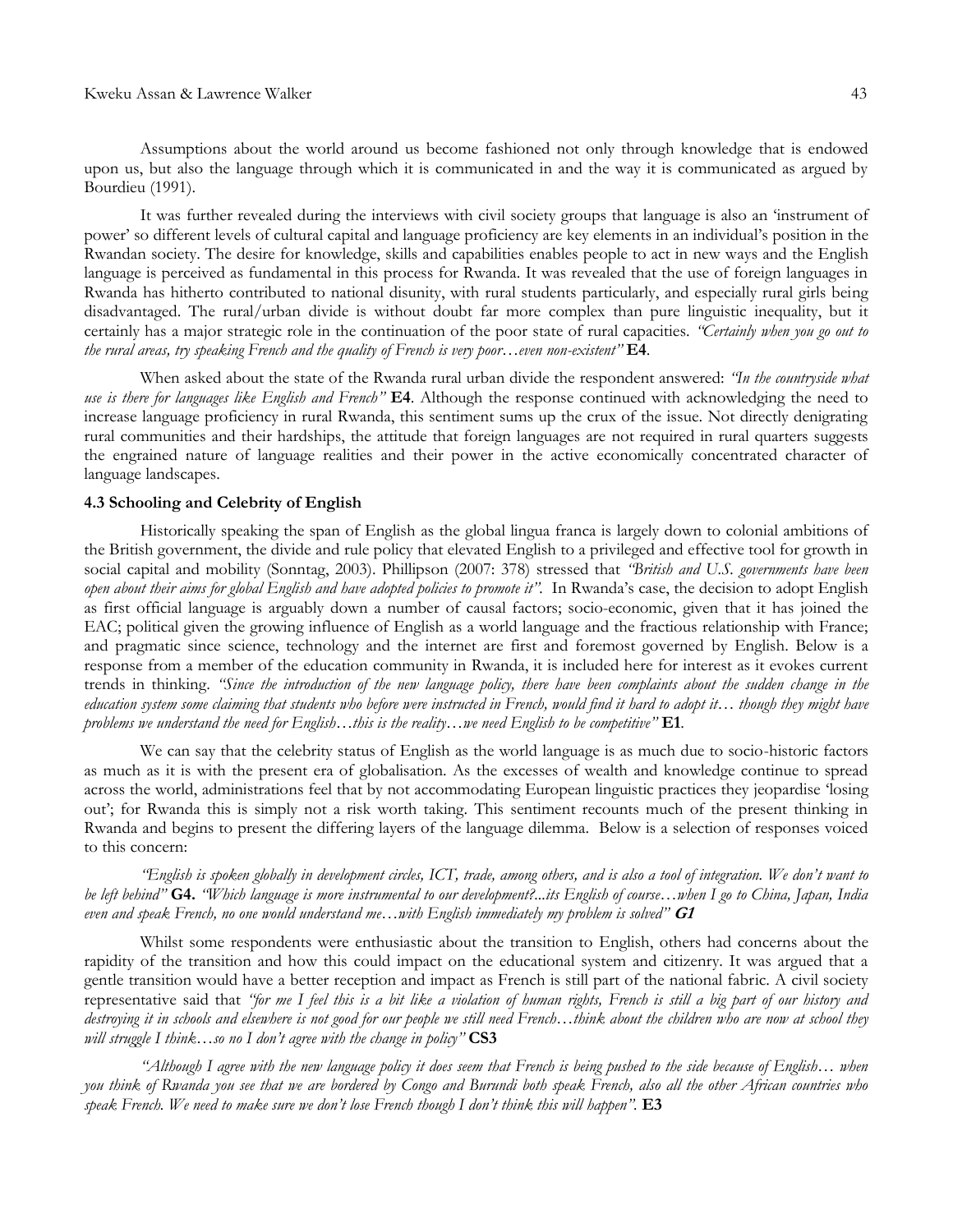With respect to global competitiveness and forward outlook it is important that the government steps up the programme and associated activities to translate the vision into reality especially with an urgent improvement in public school education. Whilst such patterns and opinions are common with many public schools across Africa and echoes a global concern for public educational systems. It will be critical to review or revamp the public school system to improve its capability in the delivery of the new language policy. It was noted that most parents employ a combination of having their children in private school and actively engaged in home education. Another respondent from the educational institute explained that the challenge is not just with the public schools but also the mode and style of delivering the educational curriculum. He called for a revision of the mode of instruction, the style of teaching and curriculum delivery so as to produce graduates who are confident or able to perform to international standards. 4.4 Private-Public Partnership as a tool for education and linguistic advancement The interviews with members of the public and educationalists revealed that most Rwandans have taken up the language policy and facilitating its translation into practice by the establishment of a new wave of private schools with parents having a stake in how they are run. There are schools that have also been formed by parent"s coalitions and professionals who want to ensure that their children get the best education with multilingual skills.

This was explained by the sample as a forward-looking strategy, which could lead to the formation of academy schools as it is being proposed in the UK. A respondent explained that limited national resources and dependence on donor funds means that primary education through the public schools is not sustainable in terms of expansion and attaining sate of the art status. Several respondents therefore consider the introduction of publicprivate partnership schools a welcome addition to existing options, as the government alone cannot do everything. In an attempt to understand how this works, the study attempted to ascertain the types of schools that children of respondents attend and also to understand how the emerging public-private schools are constituted or formed. "Our children attend Greenhills Academy where they study the International Baccalaureate diploma programme" **G1.**  Another respondent indicated, "My children attend Kagugu primary school…it is one of the best in the country" **E3.**  Other responses were…"they go to a very good school in Kigali and sometimes after school they go to extra language classes" **E4** … "we and some associates have started a new school called APAPEC- IREBERO this is where my children go" **E5** … "my children went to school in Kigali…they are now in jobs in the city but my youngest son goes to KIE" **CS4.** During the research process contact was made with a recently established and newly constructed public-private school. It was not possible to arrange a meeting with the school board but it was possible to speak to the president of board of governors of the parent"s coalition that founded the school. The president explained that the name of the school was selected to reflect conceptualisation of the school. APAPEC- IREBERO translates roughly to, Association of Parents for Education and Culture Model. The school was set up in 2001 in response to a lack of quality and coordination within the public and private school systems. It currently supports 750 primary school children and employs 45 teachers.

He explained that after a few years of debate, a small number of parents came together and formed a coalition with the aim of constructing a new school whose ethos translates to "strives for excellence". Once this small group was formed, the numbers grew substantially until the group consisted of a wide variety of parents with diverse professional and political backgrounds. The idea was that with a group of committed parents the project could be realised and become a successful and symbolic model for other such school projects in the country. So the school opened its doors to its first students in 2001 after two years of planning. The local authority provided the site for the school at the Gisozi district.

This district is one of up and coming localities that is currently going through a regeneration scheme to accommodate the ever-growing Rwandan young professionals and middle class. The site is significant given the fact that it is creating a micro-community with educated, aspiring and forward looking professional families. At present the site only consists of a primary school though there are considerable plans for expansion. It was possible to view the blueprints for the next planned phase, a phase that will involve the construction of a secondary school, many impressive sports facilities that (swimming pool, gymnasium), and most surprisingly a shopping mall with adjoining car park with space for hundreds of cars. One of the respondents argued that people now appreciate the value of education and strive high quality education is not only in the hands of the government anymore as it is the case in many European countries and some neighboring African countries.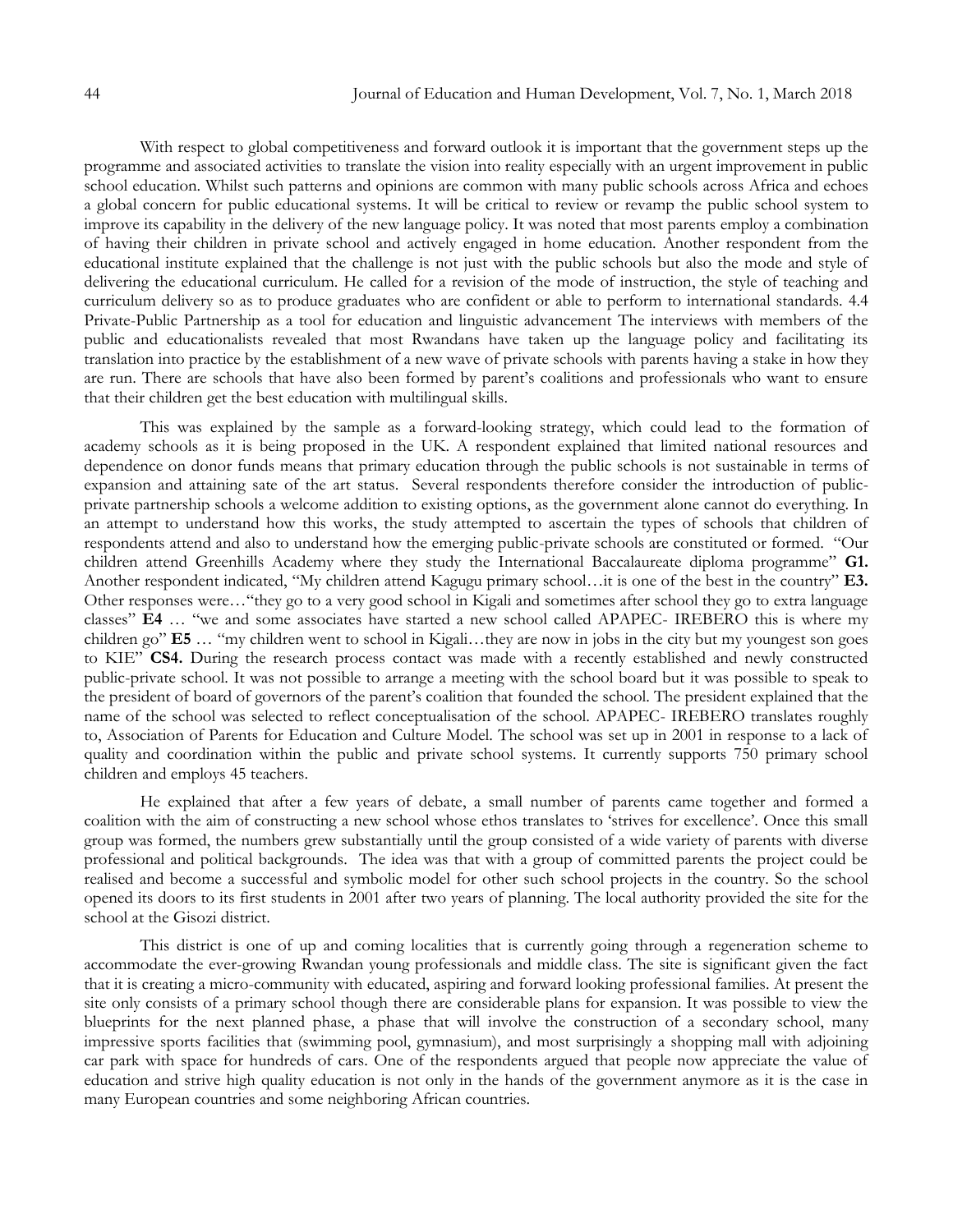The president indicated that: ...it's not for money, it's for education of our children and we are not benefitting in terms of money… we just want our children to have a good education that we can evaluate and improve" **E3**

Here we begin to see that in this setting money is not considered as the key motivator, perhaps it is the end goal since a good education eventually permits greater wages in employment. It is evident that education is perceived as foundational in the accumulation and transmission of capital within a forwarding looking Rwanda.

When asked what were some of the motivations for creating the school the president mentioned the size of classes and types of teachers. The president explained that *"You see the public school you have 40/50/60 per class…for us the maximum number of children in a class is 35 and we have between 25-35 in lessons around 30…which means a teacher can really follow them and teach them better".* He explained that they employ subject teachers to cover the various subjects across the school and recruits English teachers from Uganda.

He also explained that: *"We asked some of the people from the National Curriculum Development Centre to assist us in planning. We hired two or three people for a week and they helped us to pass the interview so that we get the best of the best".* For many parents involved in this study, the poor quality of education experienced during the French era should be a thing of the past and welcome progressive strategies that are backed by cost minimisation.

It was argued that the public schools could also learn form this style of management. Some parents explained the importance of having children who could not only write good quality essays, but are well-rounded individuals, who are aware of their surrounding environment and who can use their knowledge and enhanced understanding of learning and literacy.

On the importance of languages, the English language in particular staff revealed that: *"Now we teach all our lessons in English…of course we paid for that financially…we got those teachers from Uganda and paid them better than our Rwandan teachers so that they could teach them English…it worked and now our school is very successful...for a time some teachers were jealous but they soon saw the instant benefit."* When asked why APAPEC has chosen the route of instruction in English whilst making French obligatory **E5** responded: *"We took the decision to keep French as when kids are still very young they can learn very quickly and we think having completely bilingual children at the end of primary school would be a plus. You see in public schools they don"t have to learn French…we decided to have French as compulsory subject…in public schools it is only an elective in our school we will have it even at the secondary level when it is built".*

Maintaining linguistic links to the whole world rather than just Anglophone countries seems to be a plausible idea as it could obviously expand future prospects of bilingual pupils. Concerted effort from parents or perhaps passionate and motivated pupils would be a critical requirement for its sustainability.

## **5.0 Conclusion: Policy Strategies and recommendations for Practice**

Today English possesses for some the potential of true cosmopolitanism, eliminating linguistic obstacles, whilst for others, it is the indication of a world becoming linguistically and culturally bland. As Graddol (2006: 14) estimates, by 2015 two billion people, over 30% of the global population will be learning English, add this to the billion or so who already have some level of proficiency, then half of the global population will have knowledge of English. There is a clear capacity gap in Rwanda and need to develop human capacity as part of the implementation of the language policy. There is the urgent need to develop a new cohort of English teachers who can help accelerate the teaching of English in public schools and particularly in rural communities. Rwanda like many African countries has weak rural schools with a significant shortage of teachers in both primary and secondary schools. Whilst rural communities tend to have the largest population of school children, they also invariably have the least recourses to train or attract staff. A national strategy that would ensure the provision of teaching materials and related resources such as suitable accommodation, electricity and water will certainly go a long way to improve the attractiveness of rural education.

Also, the use of university graduates on a national service scheme will help address two critical issues. The first is that it will serve to provide staff for the schools and reverse the current pattern of low staffing.

Second, such a strategy would address the rising unemployment and also allow graduates to practice their linguistic skills in English prior to the commencement of their professional careers if that is not in education. Such an approach can address concerns regarding rural urban linguistic divide. This is also an issue to be considered by the government and international institutions.